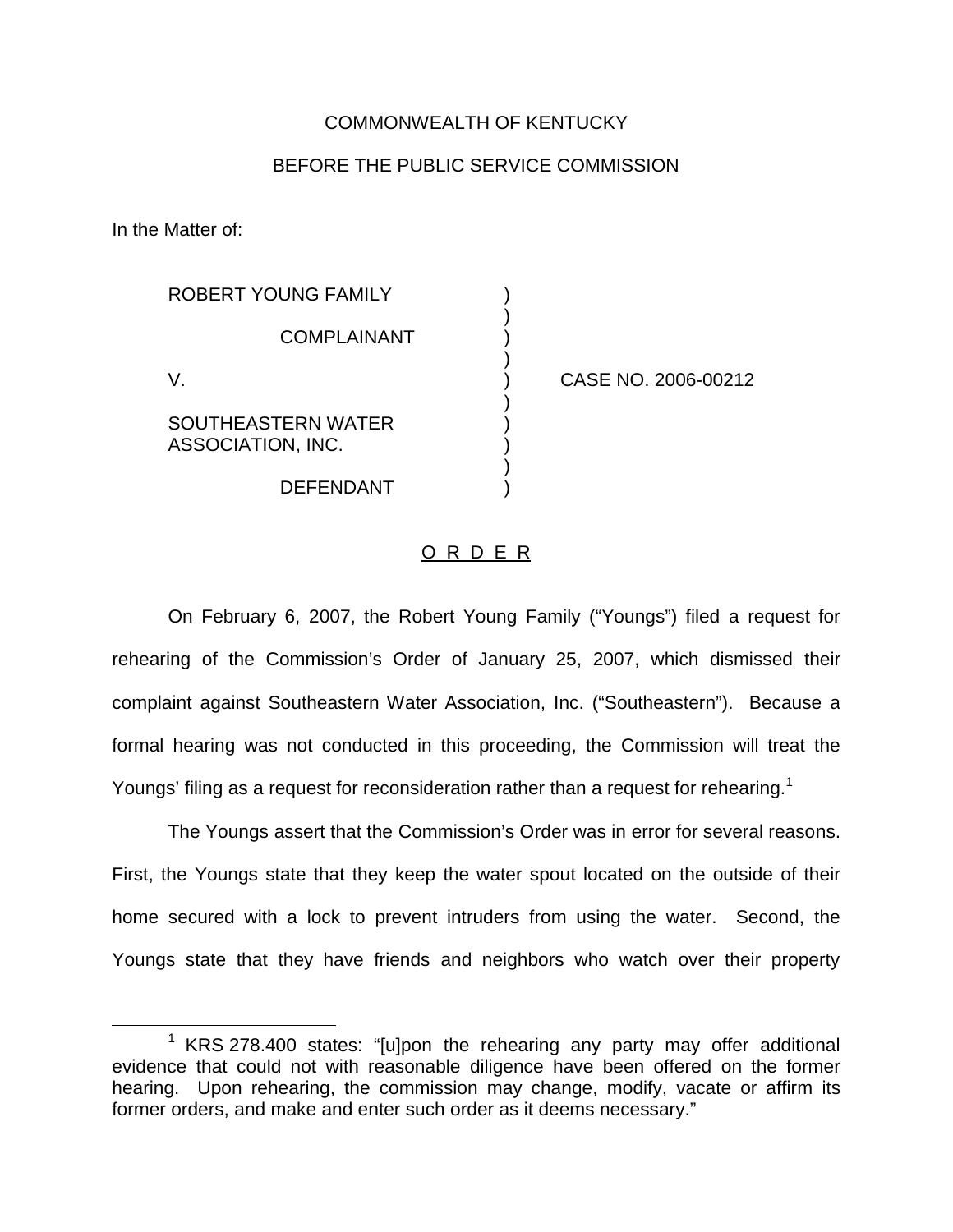during times when the Youngs are not regularly residing in the home. And third, the Youngs argue that Southeastern failed to adhere to a Commission Order giving both the Youngs and Southeastern 10 days to file certain documents.<sup>2</sup>

The Commission has reviewed each of the Youngs' arguments, but has not found substantive evidence demonstrating that Southeastern acted in error or that the Youngs are entitled to a determination that they either can receive a reduction or do not have to pay the March 2006 bill.

The Commission has again reviewed Southeastern's meter readings for the Youngs' home. As stated in the Commission's January 25, 2007 Order, according to the meter-reading history, the Youngs' water usage prior to March 2006 never exceeded 8,500 gallons per month. $3$  The month in dispute is March 2006. The following are meter readings for February 2006, March 2006, and April 2006: $4$ 

| Month    | Previous | Present | <b>Usage</b> |
|----------|----------|---------|--------------|
|          | Reading  | Reading |              |
| February | 247,400  | 247,800 | 400          |
| March    | 247,800  | 288,700 | 40,900       |
| April    | 288,700  | 292,100 | 3,400        |

As provided in the above chart, the final reading for February 2006 was 247,800 and the initial reading for March 2006 was also 247,800. The final reading for March 2006 was

 $2$  On page two of their request for rehearing, the Youngs stated, "As you gave us and South Eastern Water Assoc. 10 days to file the papers[.] We did as requested per you and South Eastern took 4 weeks plus to file." Upon request, the Commission allowed Southeastern to file a late answer due to a scheduling issue with counsel. However, the Commission has not discovered any other documents filed by Southeastern that fits the time frame referenced by the Youngs.

 $3$  January 25, 2007 Order at 2.

<sup>4</sup> *See* Southeastern's November 28, 2006 Response to Commission Staff's Second Data Request, Reading History Report.